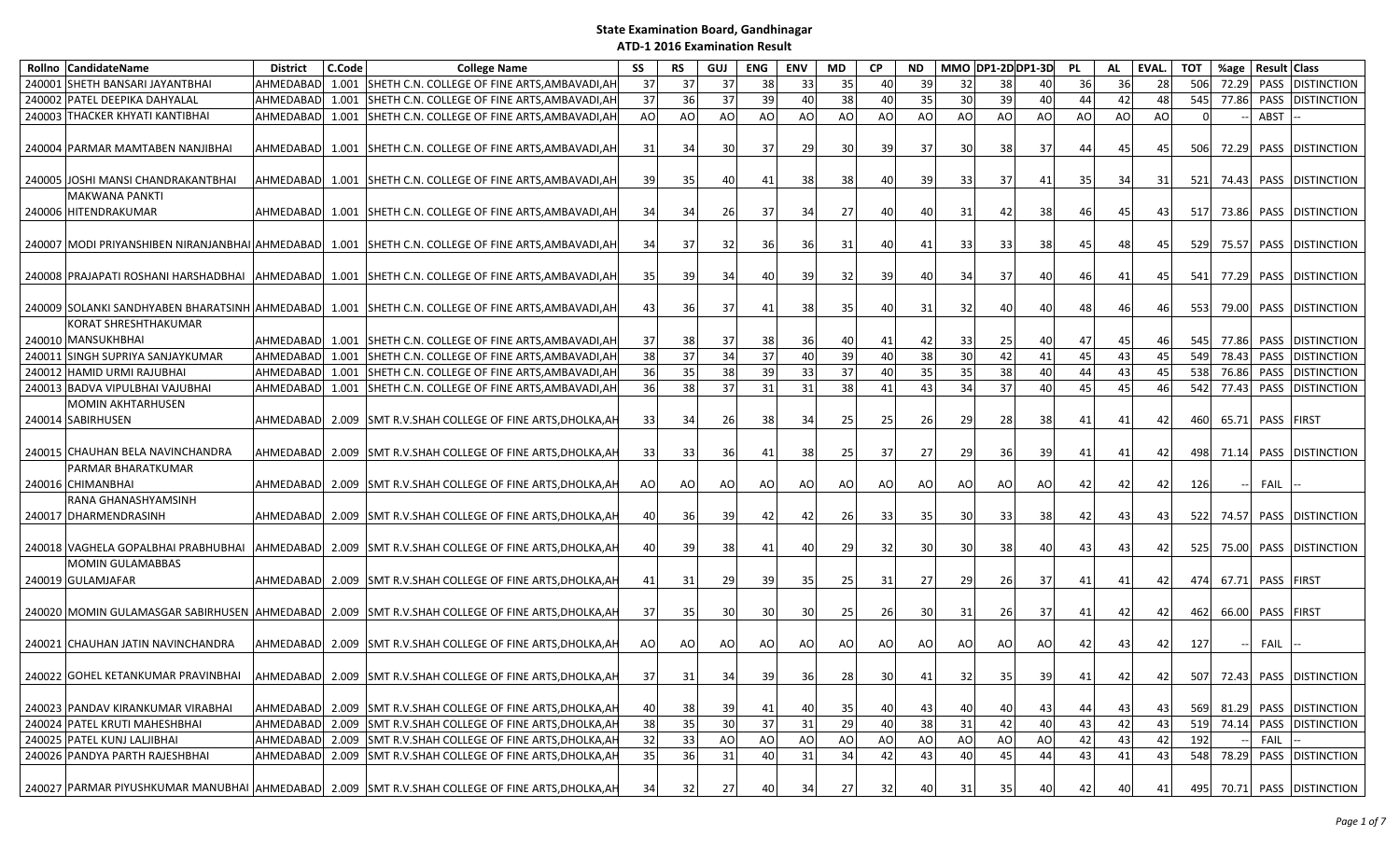| Rollno CandidateName                                          | <b>District</b>  | C.Code | <b>College Name</b>                                                                               | SS | RS | GUJ             | ENG   | <b>ENV</b> | MD  | <b>CP</b> | <b>ND</b>       |                 |                | MMO DP1-2D DP1-3D | <b>PL</b> | AL              | EVAL. | <b>TOT</b> | %age                 | <b>Result Class</b> |                        |
|---------------------------------------------------------------|------------------|--------|---------------------------------------------------------------------------------------------------|----|----|-----------------|-------|------------|-----|-----------|-----------------|-----------------|----------------|-------------------|-----------|-----------------|-------|------------|----------------------|---------------------|------------------------|
|                                                               |                  |        |                                                                                                   |    |    |                 |       |            |     |           |                 |                 |                |                   |           |                 |       |            |                      |                     |                        |
| 240028 MISTRI POOJABEN BHARATKUMAR                            |                  |        | AHMEDABAD 2.009 SMT R.V.SHAH COLLEGE OF FINE ARTS, DHOLKA, AH                                     | 38 | 36 | 37              | 39    | 39         | 27  | 33        | AO              | AO              | AO             | AO                | 43        | 43              | 43    | 378        |                      | FAIL                |                        |
|                                                               |                  |        |                                                                                                   |    |    |                 |       |            |     |           |                 |                 |                |                   |           |                 |       |            |                      |                     |                        |
|                                                               |                  |        | 240029 CHAUHAN SHIVANI NAVINCHANDRA AHMEDABAD 2.009 SMT R.V.SHAH COLLEGE OF FINE ARTS, DHOLKA, AH | 31 | 33 | 35 <sup>1</sup> | 40    | 34         | 25  | 31        | 38              | 30 <sup>l</sup> | 36             | 38                | 42        | 42              | 41    | 496        | 70.86                |                     | PASS DISTINCTION       |
| KACHHIYAPATEL YAGNESHKUMAR                                    |                  |        |                                                                                                   |    |    |                 |       |            |     |           |                 |                 |                |                   |           |                 |       |            |                      |                     |                        |
| 240030 PRAFULBHAI                                             |                  |        | AHMEDABAD 2.009 SMT R.V.SHAH COLLEGE OF FINE ARTS, DHOLKA, AH                                     | 35 | 36 | 33              | 42    | 37         | 26  | 32        | 40              | 29              | 31             | 38                | 42        | 43              | 42    | 506        | 72.29                |                     | PASS DISTINCTION       |
| 240031 PARMAR YOGESH MAHENDRABHAI                             |                  |        | AHMEDABAD 2.009 SMT R.V.SHAH COLLEGE OF FINE ARTS, DHOLKA, AH                                     | 30 | 34 | 37              | 30    | 34         | -28 | 30        | 40              | 34              | 36             | -39               | 43        | 43              | 42    | 500        | 71.43                |                     | PASS DISTINCTION       |
| 240032 RATHOD ANILKUMAR AMARSINH                              | <b>MAHISAGAR</b> |        | 12.014 RASTRIYA KALA MAHAVIDHYALAY , BALASINOR, MA                                                | AO | AO | AO              | AO    | AO         | AO  | AO        | <b>AO</b>       | AO              | A <sub>O</sub> | AO                | 40        | 41              | 39    | 120        |                      | <b>FAIL</b>         |                        |
| BARIA DHARMISHTHABEN                                          |                  |        |                                                                                                   |    |    |                 |       |            |     |           |                 |                 |                |                   |           |                 |       |            |                      |                     |                        |
| 240033 BABUBHAI                                               | <b>MAHISAGAR</b> |        | 12.014 RASTRIYA KALA MAHAVIDHYALAY ,BALASINOR,MA                                                  | 31 | 34 | 36              | 37    | 32         | 25  | 25        | 26              | 26              | 28             | 35                | 40        | 39              | 40    | 454        | 64.86                | PASS FIRST          |                        |
|                                                               |                  |        |                                                                                                   |    |    |                 |       |            |     |           |                 |                 |                |                   |           |                 |       |            |                      |                     |                        |
| 240034 BAJANIYA DILIPKUMAR KOHYABHAI                          | <b>MAHISAGAR</b> |        | 12.014 RASTRIYA KALA MAHAVIDHYALAY , BALASINOR, MA                                                | AO | AO | AO              | AO    | AO         | AO  | AO        | AO              | <b>AO</b>       | AO             | AO                | 40        | 41              | 40    | 121        |                      | FAIL                |                        |
| <b>ZALA HARSHADKUMAR</b>                                      |                  |        |                                                                                                   |    |    |                 |       |            |     |           |                 |                 |                |                   |           |                 |       |            |                      |                     |                        |
| 240035 BALVANTSINH                                            | MAHISAGAR        |        | 12.014 RASTRIYA KALA MAHAVIDHYALAY ,BALASINOR,MA                                                  | 31 | 36 | 40              | 43    | 39         | 30  | 34        | 31              | 27              | 36             | 40                | 41        | 39              | 40    | 507        |                      |                     | 72.43 PASS DISTINCTION |
|                                                               |                  |        |                                                                                                   |    |    |                 |       |            |     |           |                 |                 |                |                   |           |                 |       |            |                      |                     |                        |
| 240036 RATHOD HETALBEN MUKESHBHAI                             | <b>MAHISAGAR</b> |        | 12.014 RASTRIYA KALA MAHAVIDHYALAY .BALASINOR.MA                                                  | 29 | 36 | 36              | 40    | 26         | 26  | 27        | 30              | 26              | 33             | -34               | 39        | 40              | 39    | 461        | 65.86                | PASS FIRST          |                        |
| <b>TRIVEDI HIMANSHUKUMAR</b>                                  |                  |        |                                                                                                   |    |    |                 |       |            |     |           |                 |                 |                |                   |           |                 |       |            |                      |                     |                        |
| 240037 BHUPENDRABHAI                                          | <b>MAHISAGAR</b> |        | 12.014 RASTRIYA KALA MAHAVIDHYALAY , BALASINOR, MA                                                | 29 | 35 | 30 <sup>1</sup> | 40    | 27         | 34  | 39        | 40              | 29              | 37             | -33               | 40        | -39             | 39    | 491        | 70.14                |                     | PASS DISTINCTION       |
| CHAUHAN HIMMATSINH                                            |                  |        |                                                                                                   |    |    |                 |       |            |     |           |                 |                 |                |                   |           |                 |       |            |                      |                     |                        |
| 240038 BHARATSINH                                             | <b>MAHISAGAR</b> |        | 12.014 RASTRIYA KALA MAHAVIDHYALAY , BALASINOR, MA                                                | 30 | 38 | 38              | 36    | 39         | 31  | 26        | 30 <sup>1</sup> | 26              | 30             | 32                | 40        | 41              | 39    | 476        | 68.00                | PASS FIRST          |                        |
| 240039 PADNCHAL HIRAL MANIBHAI                                | MAHISAGAR        |        | 12.014 RASTRIYA KALA MAHAVIDHYALAY .BALASINOR.MA                                                  | 30 | 39 | 35              | 39    | 28         | 32  | 28        | 27              | 35              | 31             | 34                | 39        | 40              | 39    | 476        | 68.00                | PASS FIRST          |                        |
|                                                               |                  |        |                                                                                                   |    |    |                 |       |            |     |           |                 |                 |                |                   |           |                 |       |            |                      |                     |                        |
| 240040 PAGI JASHVANTSINH SALAMBHAI                            | <b>MAHISAGAR</b> |        | 12.014 RASTRIYA KALA MAHAVIDHYALAY , BALASINOR, MA                                                | 31 | 35 | 37              | 41    | 35         | 26  | 25        | 25              | 35 <sub>l</sub> | 33             | 36                | 40        | 39              | 40    | 478        | 68.29                | PASS FIRST          |                        |
| 240041 RATHOD JAYDIPSINH JASHVANTSINH MAHISAGAR               |                  |        | 12.014 RASTRIYA KALA MAHAVIDHYALAY , BALASINOR, MA                                                | 28 | 30 | <b>26</b>       | 34    | 27         | 25  | 25        | 25              | 32              | 36             | 36                | 41        | 39              | 40    | 444        |                      | 63.43 PASS FIRST    |                        |
| 240042 RATHOD JAYDIPSINH RAIJIBHAI                            | MAHISAGAR        |        | 12.014 RASTRIYA KALA MAHAVIDHYALAY , BALASINOR, MA                                                | 32 | 38 | 35              | 44    | 32         | 35  | 29        | 35              | 31              | 34             | 44                | 35        | 35              | 36    | 495        | 70.71                |                     | PASS DISTINCTION       |
| 240043 ZALA JAYESHKUMAR LALSINH                               | <b>MAHISAGAR</b> |        | 12.014 RASTRIYA KALA MAHAVIDHYALAY , BALASINOR, MA                                                | 33 | 35 | 40              | 43    | 39         | 30  | 33        | 27              | 28              | 30             | 42                | 37        | $\overline{35}$ | 36    | 488        | 69.71                | PASS FIRST          |                        |
|                                                               |                  |        |                                                                                                   |    |    |                 |       |            |     |           |                 |                 |                |                   |           |                 |       |            |                      |                     |                        |
| 240044 THAKOR JEETENDRASINH FATESINH MAHISAGAR                |                  |        | 12.014 RASTRIYA KALA MAHAVIDHYALAY ,BALASINOR,MA                                                  | 30 | 34 | 29              | -37 I | 31         | 32  | 28        | 25              | 28              | 36             | 33                | 40        | 39              | 40    | 462        | 66.00                | PASS FIRST          |                        |
|                                                               |                  |        |                                                                                                   |    |    |                 |       |            |     |           |                 |                 |                |                   |           |                 |       |            |                      |                     |                        |
| 240045 THAKOR KAILASHBEN MAHIPATSINH MAHISAGAR                |                  |        | 12.014 RASTRIYA KALA MAHAVIDHYALAY ,BALASINOR,MA                                                  | AO | AO | AO              | AO    | AO         | AO  | AO        | AO              | AO              | AO             | AO                | 37        | 35              | 36    | 108        |                      | FAIL                |                        |
| MAKWANA KAMINIBAHEN                                           |                  |        |                                                                                                   |    |    |                 |       |            |     |           |                 |                 |                |                   |           |                 |       |            |                      |                     |                        |
| 240046 RAMESHBHAI                                             | MAHISAGAR        |        | 12.014 RASTRIYA KALA MAHAVIDHYALAY ,BALASINOR,MA                                                  | AO | AO | AO              | AO    | AO         | AO  | AO        | AO              | AO              | AO             | AO                | 41        | 39              | 40    | 120        |                      | FAIL                |                        |
| 240047 PAGI KAMLESHKUMAR UDESINH                              | <b>MAHISAGAR</b> |        | 12.014 RASTRIYA KALA MAHAVIDHYALAY , BALASINOR, MA                                                | 30 | 31 | 27              | 38    | 29         | 34  | 34        | 28              | 30              | 40             | 34                | 41        | 40              | 41    | 477        | 68.14                | PASS FIRST          |                        |
|                                                               |                  |        |                                                                                                   |    |    |                 |       |            |     |           |                 |                 |                |                   |           |                 |       |            |                      |                     |                        |
| 240048 VALAND KINJALKUMAR KANUBHAI                            | <b>MAHISAGAR</b> |        | 12.014 RASTRIYA KALA MAHAVIDHYALAY , BALASINOR, MA                                                | AO | AO | AO              | AO    | AO         | AO  | AO        | AO              | AO              | AO             | AO                | 35        | 35              | 36    | 106        |                      | <b>FAIL</b>         |                        |
| CHAUHAN MAHESHKUMAR                                           |                  |        |                                                                                                   |    |    |                 |       |            |     |           |                 |                 |                |                   |           |                 |       |            |                      |                     |                        |
| 240049 RAMANBHAI                                              | MAHISAGAR        |        | 12.014 RASTRIYA KALA MAHAVIDHYALAY , BALASINOR, MA                                                | 28 | 31 | 31              | 39    | 37         | 28  | 27        | 35              | 25              | 37             | 30                | 37        | 35              | 36    | 456        |                      | 65.14 PASS FIRST    |                        |
| 240050 BARIA MAMTABEN KALYANSINH                              | MAHISAGAR        |        | 12.014 RASTRIYA KALA MAHAVIDHYALAY , BALASINOR, MA                                                | 33 | 35 | 40              | 44    | 38         | 32  | 32        | 30              | 26              | 32             | 31                | 40        | 36              | 39    | 488        |                      | 69.71 PASS FIRST    |                        |
| 240051 BARIA MANIBEN NAVALSINH<br><b>THAKOR NARENDRAKUMAR</b> | <b>MAHISAGAR</b> |        | 12.014 RASTRIYA KALA MAHAVIDHYALAY , BALASINOR, MA                                                | 32 | 36 | 35              | 44    | 37         | 26  | 27        | 30              | 25              | 30             | 32                | 35        | 35              | 36    | 460        |                      | 65.71 PASS FIRST    |                        |
| 240052 KANSINH                                                | <b>MAHISAGAR</b> |        | 12.014 RASTRIYA KALA MAHAVIDHYALAY ,BALASINOR,MA                                                  | 29 | 31 | 28              | 37    | 26         | 34  | 27        | 31              | 26              | 36             | 33                | 36        | 36              | 40    | 450        | 64.29                | PASS FIRST          |                        |
| <b>RATHOD NARENDRASINH</b>                                    |                  |        |                                                                                                   |    |    |                 |       |            |     |           |                 |                 |                |                   |           |                 |       |            |                      |                     |                        |
| 240053 VIKRAMSINH                                             | MAHISAGAR        |        | 12.014  RASTRIYA KALA MAHAVIDHYALAY ,BALASINOR,MA                                                 | 30 | 31 | 30 <sup>1</sup> | 35    | 30         | 35  | 25        | 32              | 27              | 33             | -30 l             | 35        | 37              | 41    |            | 451 64.43 PASS FIRST |                     |                        |
|                                                               |                  |        |                                                                                                   |    |    |                 |       |            |     |           |                 |                 |                |                   |           |                 |       |            |                      |                     |                        |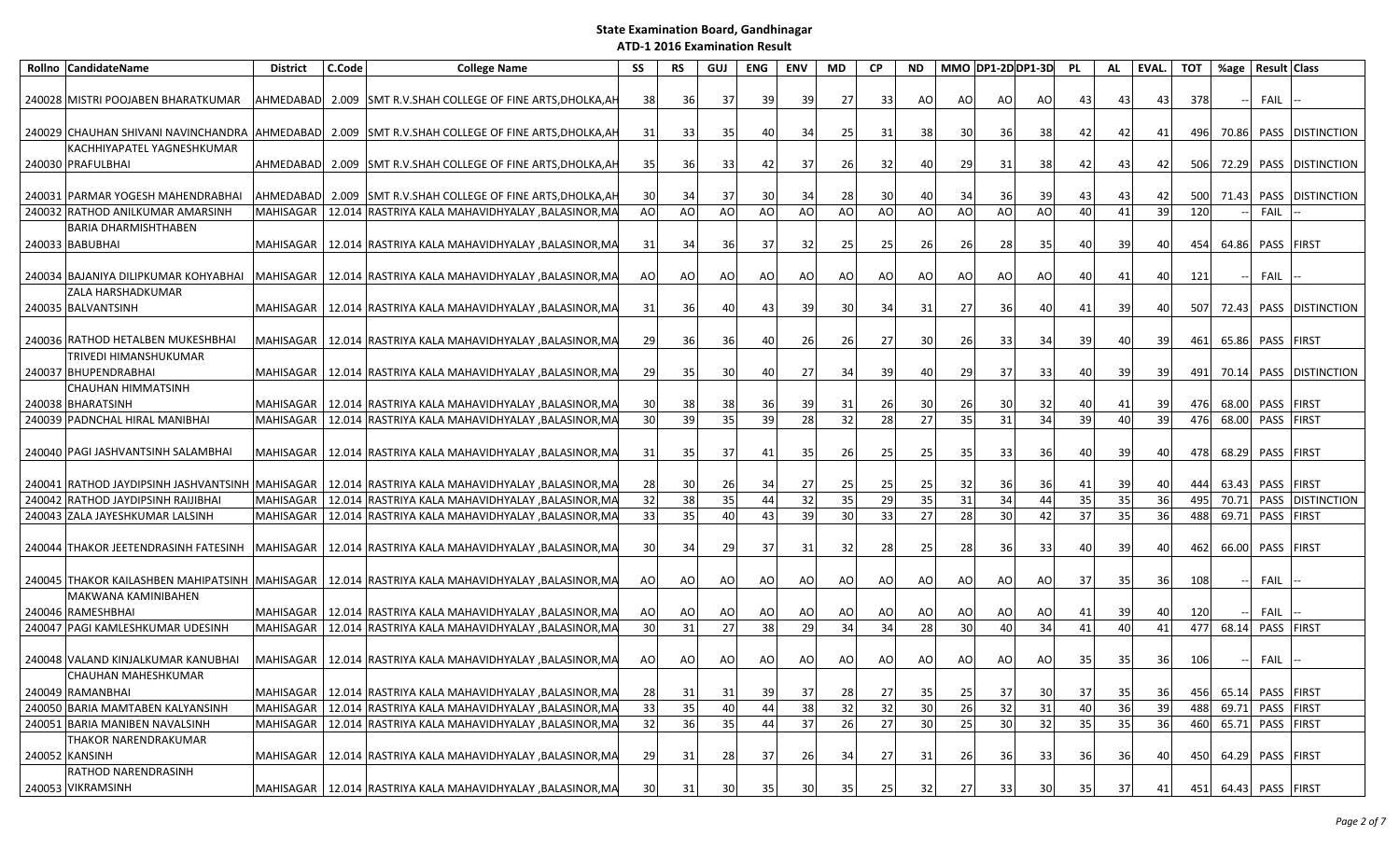|        | Rollno CandidateName                                      | <b>District</b>  | C.Code | <b>College Name</b>                                            | SS | <b>RS</b>      | GUJ | ENG       | <b>ENV</b>   | MD  | <b>CP</b>       | <b>ND</b> | MMO DP1-2DDP1-3D |           |     | <b>PL</b> | AL     | EVAL. | <b>TOT</b> | %age  | Result Class     |                        |
|--------|-----------------------------------------------------------|------------------|--------|----------------------------------------------------------------|----|----------------|-----|-----------|--------------|-----|-----------------|-----------|------------------|-----------|-----|-----------|--------|-------|------------|-------|------------------|------------------------|
|        | 240054 RATHOD NITINKUMAR VINUBHAI                         | <b>MAHISAGAR</b> |        | 12.014 RASTRIYA KALA MAHAVIDHYALAY , BALASINOR, MA             | AO | AO             | AO  | <b>AO</b> | AO           | AO  | AO              | AO        | AO               | AO        | AO  | 37        | 35     | 40    | 112        |       | FAIL             |                        |
|        |                                                           |                  |        |                                                                |    |                |     |           |              |     |                 |           |                  |           |     |           |        |       |            |       |                  |                        |
|        | 240055 CHAUHAN PARULBEN BHALABHAI                         |                  |        | MAHISAGAR   12.014 RASTRIYA KALA MAHAVIDHYALAY , BALASINOR, MA | 30 | 28             | 29  | 34        | 30           | 32  | 30              | 32        | 28               | 37        | 32  | 35        | 35     | 36    | 448        |       | 64.00 PASS FIRST |                        |
|        | 240056 PAGI PRAKASHKUMAR KISHORSINH                       |                  |        | MAHISAGAR   12.014  RASTRIYA KALA MAHAVIDHYALAY ,BALASINOR,MA  | 29 | 28             | 30  | 38        | 33           | 32  | 31              | 29        | 25               | 29        | 33  | 40        | 36     | 39    | 452        | 64.57 | PASS FIRST       |                        |
|        | 240057 PAGI PRAVINKUMAR PARSING                           | MAHISAGAR        |        | 12.014 RASTRIYA KALA MAHAVIDHYALAY , BALASINOR, MA             | 31 | 37             | 40  | 42        | 39           | 34  | $\overline{33}$ | 36        | 29               | 28        | 29  | 37        | 35     | 36    | 486        | 69.43 | PASS FIRST       |                        |
|        | 240058 PANDOR PRAVINKUMAR FATESINH                        | <b>MAHISAGAR</b> |        | 12.014 RASTRIYA KALA MAHAVIDHYALAY ,BALASINOR,MA               | 29 | 29             | 33  | 35        | 31           | 26  | <b>26</b>       | <b>26</b> | 28               | 31        | 31  | 40        | 39     | 40    | 444        | 63.43 | PASS FIRST       |                        |
|        | 240059 PATEL RAHULKUMAR RAYSIHBHAI                        |                  |        | MAHISAGAR   12.014  RASTRIYA KALA MAHAVIDHYALAY ,BALASINOR,MA  | 34 | 35             | 34  | 38        | 38           | 25  | 25              | 29        | 25               | 30        | 34  | 39        | 40     | 40    | 466        | 66.57 | PASS FIRST       |                        |
|        | GOHIL SAMARVIJAYSINH                                      |                  |        |                                                                |    |                |     |           |              |     |                 |           |                  |           |     |           |        |       |            |       |                  |                        |
|        | 240060 NIRVARSINH                                         | MAHISAGAR        |        | 12.014 RASTRIYA KALA MAHAVIDHYALAY ,BALASINOR,MA               | 25 | 34             | 29  | 43        | 29           | 30  | 31              | 36        | 32               | 40        | 37  | 35        | 37     | 41    | 479        | 68.43 | PASS FIRST       |                        |
|        | 240061 ZALA SANJAYKUMAR MAGANBHAI                         | MAHISAGAR        |        | 12.014 RASTRIYA KALA MAHAVIDHYALAY ,BALASINOR,MA               | 32 | 36             | 31  | 44        | 34           | 39  | 31              | 29        | 29               | 38        | 34  | 37        | 35     | 40    | 489        | 69.86 | PASS FIRST       |                        |
|        | 240062 SOLANKI SATISHBHAI VINUBHAI                        | <b>MAHISAGAR</b> |        | 12.014 RASTRIYA KALA MAHAVIDHYALAY , BALASINOR, MA             | 28 | 28             | 28  | 36        | 27           | 35  | 25              | 26        | 27               | 28        | 29  | 36        | 36     | 40    | 429        | 61.29 | PASS FIRST       |                        |
|        |                                                           |                  |        |                                                                |    |                |     |           |              |     |                 |           |                  |           |     |           |        |       |            |       |                  |                        |
|        | 240063 BARIA SHANTABAHEN NAVALSINH                        | MAHISAGAR        |        | 12.014  RASTRIYA KALA MAHAVIDHYALAY ,BALASINOR,MA              | 27 | 29             | 30  | 41        | 29           | 34  | 30              | <b>25</b> | 27               | 32        | 30  | 40        | 36     | -391  | 449        | 64.14 | PASS FIRST       |                        |
|        | 240064 PARMAR SHILPABEN HARESHBHAI                        |                  |        | MAHISAGAR   12.014 RASTRIYA KALA MAHAVIDHYALAY , BALASINOR, MA | 33 | 33             | 29  | 34        | 34           | 30  | 25              | <b>26</b> | 25               | 27        | 31  | 37        | 35     | 36    | 435        | 62.14 | PASS FIRST       |                        |
|        | 240065 PATEL TEJASHKUMAR JAYANTIBHAI                      | MAHISAGAR        |        | 12.014 RASTRIYA KALA MAHAVIDHYALAY ,BALASINOR,MA               | 36 | 36             | 33  | 44        | -35 <b>S</b> | 30  | 28              | 27        | 32               | 29        | 30  | 37        | 35     | 40    | 472        | 67.43 | PASS FIRST       |                        |
|        | 240066 CHAUHAN VIJAYKUMAR RAYAJIBHAI MAHISAGAR            |                  |        | 12.014   RASTRIYA KALA MAHAVIDHYALAY , BALASINOR, MA           | 30 | 25             | 26  | 31        | 27           | 32  | 25              | 25        | 28               | 32        | 31  | 35        | 37     | 41    | 425        |       | 60.71 PASS FIRST |                        |
|        | 240067 VANKAR ALPABEN MEGHABHAI                           | <b>MAHISAGAR</b> |        | 15.001 PANCHMAHAL ARTS TEACHER TRAINING COLLEGE                | 35 | 29             | 28  | 34        | 29           | 26  | 25              | 37        | 33               | 26        | 28  | 40        | 43     | 41    | 454        |       | 64.86 PASS FIRST |                        |
|        | 240068 JJOSHI CHIRAGKUMAR JAYANTILAL                      | MAHISAGAR        |        | 15.001 PANCHMAHAL ARTS TEACHER TRAINING COLLEGE                | 34 | 38             | 34  | 44        | 38           | -26 | 40              | 42        | 44               | 37        | -32 | 45        | 43     | 41    | 538        |       |                  | 76.86 PASS DISTINCTION |
| 240069 | MACHHI DAXABEN BHIKHABHAI                                 | <b>MAHISAGAR</b> |        | 15.001 PANCHMAHAL ARTS TEACHER TRAINING COLLEGE                | 36 | 39             | 39  | 45        | 38           | 30  | 38              | 35        | 40               | 37        | 31  | 41        | 43     | 42    | 534        | 76.29 |                  | PASS DISTINCTION       |
|        | 240070 BARIA DIGVIJAYSINH UDESINH                         | <b>MAHISAGAR</b> |        | 15.001 PANCHMAHAL ARTS TEACHER TRAINING COLLEGE                | 30 | 33             | 31  | 36        | 34           | 32  | 31              | 37        | 44               | 29        | 38  | 44        | 45     | 45    | 509        | 72.71 |                  | PASS DISTINCTION       |
|        | 240071 DAMOR JAYANTIBHAI JESINGBHAI                       | <b>MAHISAGAR</b> |        | 15.001 PANCHMAHAL ARTS TEACHER TRAINING COLLEGE                | 26 | 31             | 28  | 29        | 25           | 25  | 42              | 33        | 44               | 30        | 30  | 43        | 44     | 43    | 473        | 67.57 | PASS FIRST       |                        |
|        | TRIVEDI JINALIBAHEN                                       |                  |        |                                                                |    |                |     |           |              |     |                 |           |                  |           |     |           |        |       |            |       |                  |                        |
| 240072 | CHANDRAKANTBHAI                                           | MAHISAGAR        |        | 15.001 PANCHMAHAL ARTS TEACHER TRAINING COLLEGE                | 32 | 37             | 30  | 34        | 32           | 29  | 25              | 43        | 31               | 38        | 31  | 42        | 45     | 44    | 493        | 70.43 |                  | PASS DISTINCTION       |
| 240073 | RATHVA MAHESHBHAI NEVSING                                 | <b>MAHISAGAR</b> |        | 15.001 PANCHMAHAL ARTS TEACHER TRAINING COLLEGE                | 25 | 29             | 28  | 38        | 25           | 25  | 34              | 41        | 34               | 29        | 34  | 43        | 42     | 43    | 470        | 67.14 | PASS             | <b>FIRST</b>           |
| 240074 | DAMOR MANIBEN JESINGBHAI                                  | <b>MAHISAGAR</b> |        | 15.001 PANCHMAHAL ARTS TEACHER TRAINING COLLEGE                | 35 | 35             | 35  | 39        | 31           | 27  | 40              | 38        | 38               | 33        | 33  | 42        | 45     | 44    | 515        | 73.57 |                  | PASS DISTINCTION       |
|        | TRIVEDI MAYURKUMAR                                        |                  |        |                                                                |    |                |     |           |              |     |                 |           |                  |           |     |           |        |       |            |       |                  |                        |
|        | 240075 DINESHCHANDRA                                      | <b>MAHISAGAR</b> |        | 15.001 PANCHMAHAL ARTS TEACHER TRAINING COLLEGE                | AO | AO             | AO  | AO        | AO           | AO  | AO              | AO        | AO               | AO        | AO  | 41        | 44     | 42    | 127        |       | FAIL             |                        |
|        | 240076 PATEL MITALBEN RAMABHAI                            | <b>MAHISAGAR</b> |        | 15.001 PANCHMAHAL ARTS TEACHER TRAINING COLLEGE                | 36 | 30             | 28  | 42        | 34           | 29  | 25              | 30        | 40               | 30        | 32  | 43        | 42     | 41    | 482        | 68.86 | PASS             | <b>FIRST</b>           |
| 240077 | BAATT NEETABEN SUKHDEVBHAI                                | <b>MAHISAGAR</b> |        | 15.001 PANCHMAHAL ARTS TEACHER TRAINING COLLEGE                | AO | AO             | AO  | AO        | AO           | AO  | AO              | AO        | AO               | AO        | AO  | 45        | 44     | 45    | 134        |       | FAIL             |                        |
| 240078 | JOSHI NIDHIBAHEN ANILKUMAR                                | <b>MAHISAGAR</b> |        | 15.001 PANCHMAHAL ARTS TEACHER TRAINING COLLEGE                | AO | A <sub>O</sub> | AO  | AO        | AO           | AO  | AO              | AO        | A <sub>O</sub>   | AO        | AO  | 42        | 44     | 42    | 128        |       | FAIL             |                        |
| 240079 | VANKAR NITABEN LALABHAI                                   | <b>MAHISAGAR</b> |        | 15.001 PANCHMAHAL ARTS TEACHER TRAINING COLLEGE                | 29 | 34             | 31  | 35        | 33           | 28  | 25              | 37        | 39               | 26        | 38  | 43        | $41\,$ | 40    | 479        | 68.43 | PASS             | <b>FIRST</b>           |
|        |                                                           |                  |        |                                                                |    |                |     |           |              |     |                 |           |                  |           |     |           |        |       |            |       |                  |                        |
|        | 240080 VANKAR PARULBAHEN MEGHABHAI<br>PANCHAL PINKALKUMAR |                  |        | MAHISAGAR   15.001  PANCHMAHAL ARTS TEACHER TRAINING COLLEGE   | AO | AO             | AO  | AO.       | AO           | AO  | AO              | AO        | AO               | AO        | AO  | 41        | 40     | 41    | 122        |       | FAIL             |                        |
|        | 240081 BHARATBHAI                                         |                  |        | MAHISAGAR   15.001  PANCHMAHAL ARTS TEACHER TRAINING COLLEGE,  | AO | AO             | AO  | <b>AO</b> | AO           | AO  | AO              | AO        | AO               | <b>AO</b> | AO  | 42        | 43     | 40    | 125        |       | FAIL             |                        |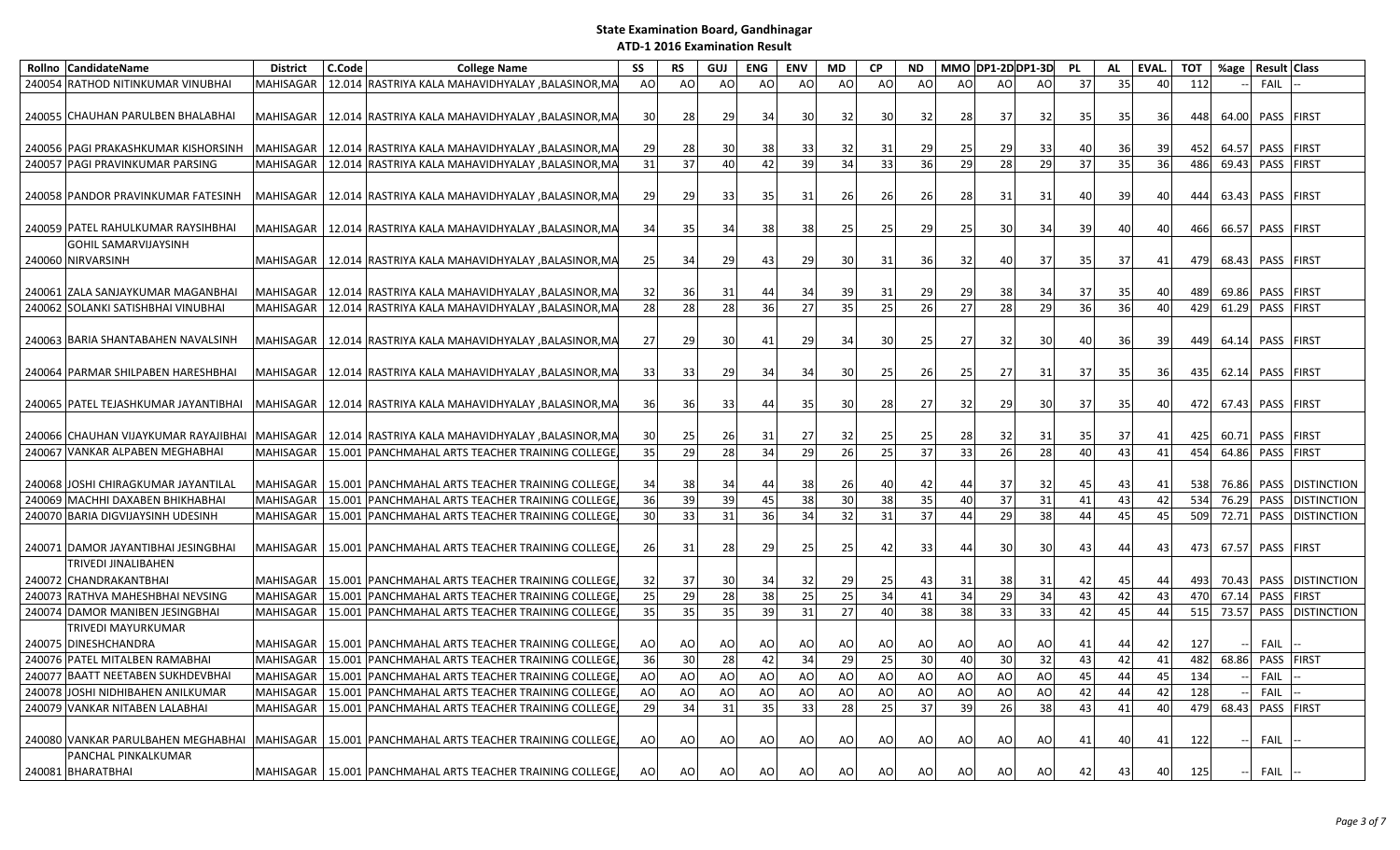| Rollno CandidateName                             | <b>District</b>  | C.Code | <b>College Name</b>                                            | SS | <b>RS</b>       | <b>GUJ</b>      | <b>ENG</b>      | <b>ENV</b>     | MD | <b>CP</b> | <b>ND</b> | MMO DP1-2D DP1-3D |    |     | <b>PL</b> | AL | EVAL. | <b>TOT</b> | %age  | <b>Result Class</b> |                  |
|--------------------------------------------------|------------------|--------|----------------------------------------------------------------|----|-----------------|-----------------|-----------------|----------------|----|-----------|-----------|-------------------|----|-----|-----------|----|-------|------------|-------|---------------------|------------------|
| 240082 PATEL PIYUSHKUMAR RAMESHBHAI              | MAHISAGAR        |        | 15.001 PANCHMAHAL ARTS TEACHER TRAINING COLLEGE                | AO | AO              | AO              | AO              | AO             | AO | AO        | AO        | <b>AO</b>         | AO | AO  | 41        | 44 | 42    | 127        |       | <b>FAIL</b>         |                  |
| <b>KHANT PRAGNESHKUMAR</b><br>240083 PRABHATSINH | <b>MAHISAGAR</b> |        | 15.001 PANCHMAHAL ARTS TEACHER TRAINING COLLEGE                | 35 | 39              | 38              | 46              | 39             | 40 | 39        | 41        | 39                | 31 | 47  | 45        | 45 | 44    | 568        | 81.14 |                     | PASS DISTINCTION |
| 240084 PATEL SHILPABAHEN RAMANBHAI               | <b>MAHISAGAR</b> |        | 15.001 PANCHMAHAL ARTS TEACHER TRAINING COLLEGE                | AO | AO              | AO              | AO              | AO             | AO | AO        | AO        | AO                | AO | AO  | 45        | 42 | 43    | 130        |       | <b>FAIL</b>         |                  |
| 240085 JOSHI SVATIBEN HASMUKHLAL                 | <b>MAHISAGAR</b> |        | 15.001 PANCHMAHAL ARTS TEACHER TRAINING COLLEGE                | 34 | 38              | 34              | 45              | 42             | 36 | 25        | 44        | 40                | 37 | 38  | 43        | 44 | 42    | 542        | 77.43 |                     | PASS DISTINCTION |
| 240086 PATEL TUSHARKUMAR RAMANBHAI MAHISAGAR     |                  |        | 15.001 PANCHMAHAL ARTS TEACHER TRAINING COLLEGE                | AO | AO              | AO              | AO              | A <sub>O</sub> | AO | AO        | AO        | AO                | AO | AO  | 44        | 42 | 44    | 130        |       | <b>FAIL</b>         |                  |
| MALIVAD VIJAYKUMAR                               |                  |        |                                                                |    |                 |                 |                 |                |    |           |           |                   |    |     |           |    |       |            |       |                     |                  |
| 240087 RAMESHCHANDRA                             | <b>MAHISAGAR</b> | 15.001 | PANCHMAHAL ARTS TEACHER TRAINING COLLEGE                       | 26 | 30              | 32              | 32              | 32             | 27 | 40        | 40        | 41                | 30 | 42  | 45        | 44 | 43    | 504        | 72.00 |                     | PASS DISTINCTION |
| DAMOR SUBHASHKUMAR<br>240088   MASURBHAI         | <b>MAHISAGAR</b> |        | 15.001 PANCHMAHAL ARTS TEACHER TRAINING COLLEGE                | XO | XO              | 35 <sub>1</sub> | 44              | XO             | XO | XO        | XO        | XO                | XO | xo  | XO        | XO | XO    | 79         | 11.29 | PASS                |                  |
| 240089 MALIVAD DINESHBHAI SURMABHAI              | MAHISAGAR        |        | 15.011 SARVODAY ARTS TEACHER TRAINING COLLEGE, SA              | 28 | 35              | 29              | 41              | 30             | 26 | 30        | 28        | 35                | 32 | 30  | 44        | 45 | 44    | 477        | 68.14 | PASS FIRST          |                  |
| CHAMPANERIYA HITESHKUMAR<br>240090 NIRANJANBHAI  | <b>MAHISAGAR</b> |        | 15.011 SARVODAY ARTS TEACHER TRAINING COLLEGE, SA              | 32 | 34              | 34              | 40              | 38             | 44 | 27        | 43        | 44                | 34 | 43  | 44        | 44 | 44    | 545        | 77.86 |                     | PASS DISTINCTION |
| 240091 VALAND JAGDISHKUMAR AMBALAL               | <b>MAHISAGAR</b> |        | 15.011 SARVODAY ARTS TEACHER TRAINING COLLEGE, SA              | AO | AO              | AO              | AO              | AO             | AO | AO        | AO        | <b>AO</b>         | AO | AO  | 42        | 42 | 43    | 127        |       | FAIL                |                  |
| 240092 KHANT JAYESHBHAI PRATAPBHAI               | <b>MAHISAGAR</b> |        | 15.011 SARVODAY ARTS TEACHER TRAINING COLLEGE, SA              | 38 | 35              | 37              | 42              | 33             | 39 | 26        | 26        | 35                | 36 | 40  | 43        | 44 | 44    | 518        | 74.00 |                     | PASS DISTINCTION |
| 240093 KRISNANI JYOTIBEN PARSOTTAM               | <b>MAHISAGAR</b> |        | 15.011 SARVODAY ARTS TEACHER TRAINING COLLEGE, SA              | 34 | 38              | 31              | 42              | 30             | 42 | 41        | 48        | 36                | 41 | 34  | 44        | 44 | 43    | 548        | 78.29 |                     | PASS DISTINCTION |
| 240094 DAMOR KANTIBHAI LAXMANBHAI                | <b>MAHISAGAR</b> |        | 15.011 SARVODAY ARTS TEACHER TRAINING COLLEGE.SA               | AO | AO              | AO              | AO              | AO             | AO | AO        | AO        | AO                | AO | AO  | 40        | 40 | 41    | 121        |       | FAIL                |                  |
| 240095 VAGHADIYA KANUBHAI DALABHAI               | <b>MAHISAGAR</b> |        | 15.011 SARVODAY ARTS TEACHER TRAINING COLLEGE, SA              | 30 | 33              | 29              | 36              | 26             | 29 | 28        | 30        | 33                | 40 | -36 | 43        | 43 | 44 I  | 480        | 68.57 | PASS FIRST          |                  |
| <b>SOLANKI KOKILABAHEN</b><br>240096 MOHANBHAI   | MAHISAGAR        |        | 15.011 SARVODAY ARTS TEACHER TRAINING COLLEGE, SAI             | 37 | 39              | 38              | 45              | 29             | 29 | 32        | 30        | 32                | 38 | 37  | 44        | 44 | 44    | 518        | 74.00 |                     | PASS DISTINCTION |
| <b>MAKWANA KOMALBAHEN</b><br>240097 DINESHBHAI   | <b>MAHISAGAR</b> |        | 15.011 SARVODAY ARTS TEACHER TRAINING COLLEGE, SA              | AO | AO              | AO              | AO              | AO             | AO | AO        | AO        | AO                | AO | AO  | 40        | 41 | 42    | 123        |       | <b>FAIL</b>         |                  |
| 240098 PATEL KOMALBAHEN KANTILAL                 | <b>MAHISAGAR</b> |        | 15.011 SARVODAY ARTS TEACHER TRAINING COLLEGE, SAI             | 36 | 36              | 35              | 43              | 26             | 29 | 29        | 32        | 31                | 41 | 41  | 44        | 45 | 45    | 513        | 73.29 |                     | PASS DISTINCTION |
| VALAND NIKHILKUMAR<br>240099 VINODCHANDRA        | <b>MAHISAGAR</b> |        | 15.011 SARVODAY ARTS TEACHER TRAINING COLLEGE, SAI             | AO | AO              | AO              | AO              | AO             | AO | AO.       | AO        | AO                | AO | AO  | 43        | 43 | 44    | 130        |       | FAIL                |                  |
| 240100 KHANT PRAKASHBHAI SANKARBHAI              | <b>MAHISAGAR</b> |        | 15.011 SARVODAY ARTS TEACHER TRAINING COLLEGE, SA              | 25 | 36              | 32              | 37 <sup>1</sup> | 25             | 33 | 25        | 28        | 33                | 38 | 30  | 44        | 45 | 44    | 475        | 67.86 | PASS FIRST          |                  |
| VAGHADIYA PRAVINKUMAR<br>240101 DALABHAI         | <b>MAHISAGAR</b> |        | 15.011 SARVODAY ARTS TEACHER TRAINING COLLEGE, SA              | 30 | 37              | 29              | 31              | 25             | 32 | 25        | 26        | <b>36</b>         | 39 | 36  | 43        | 44 | 43    | 476        | 68.00 | PASS FIRST          |                  |
| 240102 MAKWANA RINABAHEN AMBALAL                 | <b>MAHISAGAR</b> |        | 15.011 SARVODAY ARTS TEACHER TRAINING COLLEGE, SA              | AO | AO              | AO              | AO              | AO             | AO | AO.       | AO        | AO                | AO | AO  | 40        | 41 | 41    | 122        |       | <b>FAIL</b>         |                  |
| 240103 VALAND SANTILAL SHANABHAI                 | <b>MAHISAGAR</b> |        | 15.011 SARVODAY ARTS TEACHER TRAINING COLLEGE, SAI             | 30 | 36              | 33              | 39              | 34             | 27 | 25        | 29        | 36                | 38 | 32  | 44        | 44 | 43    | 490        | 70.00 |                     | PASS DISTINCTION |
| 240104 KHANT SURESHBHAI SANKARBHAI               | <b>MAHISAGAR</b> |        | 15.011 SARVODAY ARTS TEACHER TRAINING COLLEGE, SA              | 32 | 36 <sup>l</sup> | 32              | 39              | 37             | 25 | 25        | 30        | 39 I              | 39 | 29  | 43        | 44 | 44    | 494        | 70.57 |                     | PASS DISTINCTION |
| 240105 PATEL TARANGKUMAR KANAIYALA               |                  |        | MAHISAGAR   15.011 SARVODAY ARTS TEACHER TRAINING COLLEGE, SAL | AO | AO              | AO              | AO              | A <sub>O</sub> | AO | AO        | AO        | AO                | AO | AO  | 44        | 45 | 45    | 134        |       | FAIL                |                  |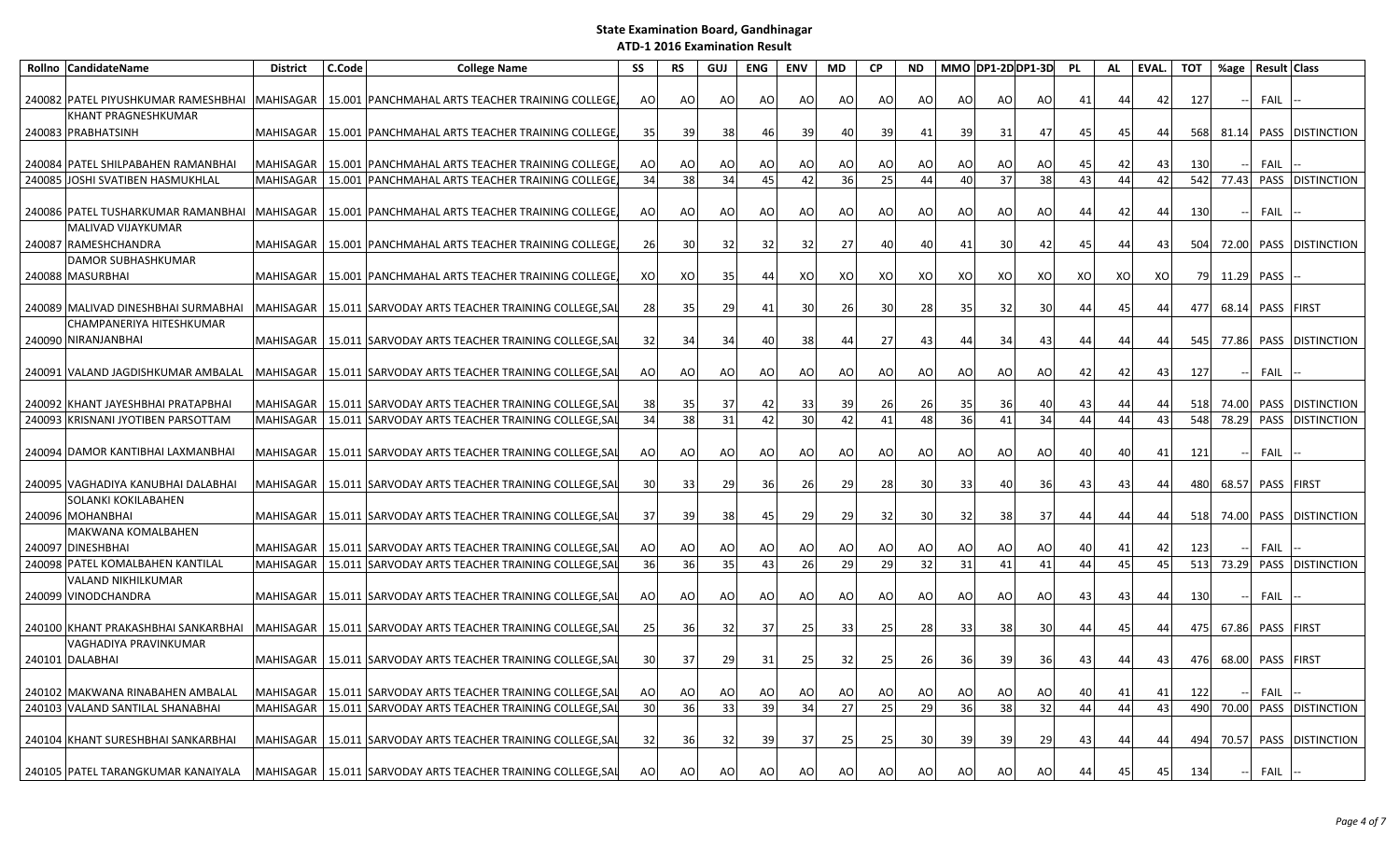|        | Rollno CandidateName                  | <b>District</b>   | C.Code | <b>College Name</b>                                                                                  | SS | RS | <b>GUJ</b>      | ENG | <b>ENV</b> | MD  | <b>CP</b>      | <b>ND</b>       | MMO DP1-2D DP1-3D |                 |     | PL | AL              | EVAL.           | <b>TOT</b> | %age  | <b>Result Class</b> |                            |
|--------|---------------------------------------|-------------------|--------|------------------------------------------------------------------------------------------------------|----|----|-----------------|-----|------------|-----|----------------|-----------------|-------------------|-----------------|-----|----|-----------------|-----------------|------------|-------|---------------------|----------------------------|
|        | PADARIYA NARMADABEN                   |                   |        |                                                                                                      |    |    |                 |     |            |     |                |                 |                   |                 |     |    |                 |                 |            |       |                     |                            |
|        | 240106 BHALABHAI                      | <b>MAHISAGAR</b>  |        | 15.011 SARVODAY ARTS TEACHER TRAINING COLLEGE, SAI                                                   | XO | XO | XO              | XO  | XO         | xo  | xo             | XO              | XO                | XO              | 35  | XO | XO              | xo              | 35         | 5.00  | PASS                |                            |
|        | SHUKLA BANKIMBHAI                     |                   |        |                                                                                                      |    |    |                 |     |            |     |                |                 |                   |                 |     |    |                 |                 |            |       |                     |                            |
|        | 240107 GIRJASHANKAR                   | <b>NAVSARI</b>    |        | 26.013 B.A.MEHTA KALAMAHAVIDHYALAYA,AMALSAD,NA                                                       | 28 | 37 | 32              | 38  | 40         | 39  | 40             | 38              | 42                | 34              | 44  | 46 | 46              | 46              | 550        | 78.57 |                     | PASS DISTINCTION           |
| 240108 | TRIVEDI DEVYANI VIJAYKUMAR            | <b>NAVSARI</b>    |        | 26.013 B.A.MEHTA KALAMAHAVIDHYALAYA, AMALSAD, NA                                                     | 36 | 38 | 41              | 44  | 39         | 40  | 39             | 38              | 41                | 40              | 43  | 43 | 44              | 44              | 570        | 81.43 | PASS                | <b>DISTINCTION</b>         |
|        | 240109 PATEL FENI DINESHBHAI          | <b>NAVSARI</b>    |        | 26.013 B.A.MEHTA KALAMAHAVIDHYALAYA, AMALSAD, NA                                                     | 31 | 37 | 37              | 42  | 40         | 38  | 39             | 27              | 40                | 36              | 41  | 42 | 42              | 43              | 535        | 76.43 |                     | PASS DISTINCTION           |
|        | PARMAR JAIMINEEBEN                    |                   |        |                                                                                                      |    |    |                 |     |            |     |                |                 |                   |                 |     |    |                 |                 |            |       |                     |                            |
|        | 240110 SHAILESHBHAI                   | <b>NAVSARI</b>    |        | 26.013  B.A.MEHTA KALAMAHAVIDHYALAYA,AMALSAD,NA                                                      | 40 | 36 | 37              | 42  | 40         | -40 | 39             | 32              | 34                | 37              | 40  | 43 | 44              | 43              | 547        | 78.14 |                     | PASS DISTINCTION           |
|        | 240111 DEVRE JAYSHRIBEN NARESHBHAI    | <b>NAVSARI</b>    | 26.013 | B.A.MEHTA KALAMAHAVIDHYALAYA.AMALSAD.NA                                                              | 37 | 35 | 36              | 42  | 41         | 38  | 41             | 42              | 37                | 38              | 44  | 43 | 42              | 43              | 559        | 79.86 |                     | PASS DISTINCTION           |
|        | 240112 PATEL KETANBHAI ILESHBHAI      | <b>NAVSARI</b>    |        | 26.013 B.A.MEHTA KALAMAHAVIDHYALAYA, AMALSAD, NA                                                     | 35 | 36 | 36              | 42  | 39         | 30  | 38             | 40              | 32                | 38              | 43  | 42 | 42              | 42              | 535        | 76.43 |                     | PASS DISTINCTION           |
|        | 240113 TANDEL MONTIBHAI ARJUNBHAI     | <b>NAVSARI</b>    |        | 26.013 B.A.MEHTA KALAMAHAVIDHYALAYA, AMALSAD, NA                                                     | 30 | 28 | 26              | 38  | 31         | 32  | 38             | 39              | 33                | 33              | 37  | 39 | 40              | 40              | 484        | 69.14 | PASS FIRST          |                            |
|        | 240114 HALPATI NAMRATA KHANDU         | <b>NAVSARI</b>    |        | 26.013 B.A.MEHTA KALAMAHAVIDHYALAYA, AMALSAD, NA                                                     | 37 | 39 | 33              | 41  | 39         | 32  | 41             | 33              | 33                | 38              | 41  | 42 | 42              | 43              | 534        | 76.29 |                     | PASS DISTINCTION           |
|        |                                       |                   |        |                                                                                                      |    |    |                 |     |            |     |                |                 |                   |                 |     |    |                 |                 |            |       |                     |                            |
|        | 240115   PATEL NIKEETAKUMARI NATUBHAI | <b>NAVSARI</b>    |        | 26.013 B.A.MEHTA KALAMAHAVIDHYALAYA,AMALSAD,NA                                                       | 34 | 38 | 36              | 44  | 36         | 35  | 39             | 28              | 35 <sub>l</sub>   | -29             | 42  | 42 | 43              | 42              | 523        | 74.71 |                     | <b>PASS DISTINCTION</b>    |
|        | UPADHYAY NIKHILKUMAR                  |                   |        |                                                                                                      |    |    |                 |     |            |     |                |                 |                   |                 |     |    |                 |                 |            |       |                     |                            |
|        | 240116 VINODKUMAR                     | <b>NAVSARI</b>    |        | 26.013 B.A.MEHTA KALAMAHAVIDHYALAYA,AMALSAD,NA                                                       | 32 | 37 | 29              | 43  | 35         | 33  | 38             | 40              | 30 <sup>1</sup>   | 31              | 37  | 39 | 40              | 41              | 505        | 72.14 |                     | PASS DISTINCTION           |
|        |                                       |                   |        |                                                                                                      |    |    |                 |     |            |     |                |                 |                   |                 |     |    |                 |                 |            |       |                     |                            |
|        | 240117 GAJJAR RIYAKUMARI PRAFULLBHAI  | <b>NAVSARI</b>    |        | 26.013 B.A.MEHTA KALAMAHAVIDHYALAYA,AMALSAD,NA                                                       | 35 | 34 | 34              | 41  | 39         | 39  | 40             | 37              | 37 <sup>l</sup>   | 39              | 43  | 43 | 43              | 44              | 548        | 78.29 |                     | PASS DISTINCTION           |
|        | <b>MEMON SANABANU</b>                 |                   |        |                                                                                                      |    |    |                 |     |            |     |                |                 |                   |                 |     |    |                 |                 |            |       |                     |                            |
|        | 240118 MOHAMMEDJAVID                  | <b>NAVSARI</b>    |        | 26.013  B.A.MEHTA KALAMAHAVIDHYALAYA,AMALSAD,NA                                                      | 41 | 38 | 37              | 44  | 40         | 30  | 41             | 32              | 35                | 38              | 41  | 42 | 42              | 42              | 543        | 77.57 |                     | PASS DISTINCTION           |
|        | 240119 THAKARE SHWETA PRALHAD         | <b>NAVSARI</b>    |        | 26.013 B.A.MEHTA KALAMAHAVIDHYALAYA.AMALSAD.NA                                                       | 31 | 33 | 31              | 43  | 34         | 26  | 37             | 35              | 30                | $\overline{31}$ | 38  | 39 | 39              | 40              | 487        | 69.57 | PASS FIRST          |                            |
|        | 240120 KHADE SONALI NAVAJEEVAN        | <b>NAVSARI</b>    |        | 26.013 B.A.MEHTA KALAMAHAVIDHYALAYA,AMALSAD,NA                                                       | 28 | 36 | 31              | 43  | 38         | 32  | 38             | 39              | 31                | 32              | 39  | 43 | 44              | 44              | 518        | 74.00 |                     | PASS DISTINCTION           |
|        | 240121 VIRDA SONALI KARSAN            | <b>NAVSARI</b>    |        | 26.013 B.A.MEHTA KALAMAHAVIDHYALAYA, AMALSAD, NA                                                     | AO | AO | AO              | AO  | AO         | AO  | A <sub>O</sub> | <b>AO</b>       | <b>AO</b>         | AO              | AO  | AO | AO              | AO              | $\Omega$   |       | ABST                |                            |
|        | 240122 SHEIKH TOSIF ABDULKADIR        | <b>NAVSARI</b>    |        | 26.013 B.A.MEHTA KALAMAHAVIDHYALAYA, AMALSAD, NA                                                     | 26 | 30 | 31              | 43  | 35         | 44  | 41             | 39              | 38                | 37              | 40  | 46 | 46              | 46              | 542        | 77.43 |                     | PASS DISTINCTION           |
|        | 240123 RATHOD BHAVIKABEN KANTILAL     | SABARKANTI        |        | 18.005 ADARSH ARTS TEACHER TRAINING COLLEGE, BAYA                                                    | 35 | 35 | 34              | 42  | AO         | AO  | AO             | AO              | <b>AO</b>         | A <sub>O</sub>  | AO  | 34 | 35              | 31              | 246        |       | FAIL                |                            |
|        | 240124 CHAUHAN INDRASINH DILIPSINH    | SABARKANTH 18.005 |        | ADARSH ARTS TEACHER TRAINING COLLEGE, BAYA                                                           | 32 | 35 | 30              | 38  | 33         | 38  | 41             | 37              | 43                | 33              | 31  | 34 | $\overline{35}$ | 34              | 494        | 70.57 |                     | PASS DISTINCTION           |
|        |                                       |                   |        |                                                                                                      |    |    |                 |     |            |     |                |                 |                   |                 |     |    |                 |                 |            |       |                     |                            |
|        |                                       |                   |        | 240125  TIRGAR JAYESHKUMAR KESHAVBHAI  SABARKANTH  18.005  ADARSH ARTS TEACHER TRAINING COLLEGE,BAYA | 30 | 29 | 28              | 28  | 28         | 32  | 28             | 40              | 41                | 31              | -39 | 32 | 33              | 31 I            | 450        | 64.29 | <b>PASS FIRST</b>   |                            |
|        | RATHOD JETENDRABHAI                   |                   |        |                                                                                                      |    |    |                 |     |            |     |                |                 |                   |                 |     |    |                 |                 |            |       |                     |                            |
|        | 240126 RAYSINGBHAI                    |                   |        | SABARKANTH 18.005 ADARSH ARTS TEACHER TRAINING COLLEGE, BAYA                                         | 34 | 32 | 25              | 34  | 34         | 33  | 28             | 40              | 40                | 36              | 30  | 36 | 35              | 34 I            | 471        | 67.29 | PASS FIRST          |                            |
|        | SADHU KISHANKUMAR                     |                   |        |                                                                                                      |    |    |                 |     |            |     |                |                 |                   |                 |     |    |                 |                 |            |       |                     |                            |
|        | 240127 GORDHANDAS                     |                   |        | SABARKANTH 18.005 ADARSH ARTS TEACHER TRAINING COLLEGE, BAYA                                         | 31 | 28 | 26              | 36  | 31         | 26  | 40             | 30 <sup>1</sup> | 40                | 30              | -34 | 39 | 38              | 37I             | 466        | 66.57 | PASS FIRST          |                            |
|        | 240128 SOLANKI KOKILABEN VAJESINH     | SABARKANTH        |        | 18.005 ADARSH ARTS TEACHER TRAINING COLLEGE, BAYA                                                    | 39 | 33 | $\overline{29}$ | 39  | 39         | 32  | 33             | 35              | 42                | $\overline{30}$ | 39  | 33 | 30              | 31              | 484        | 69.14 | PASS FIRST          |                            |
|        | KACHHIYA KRUSHNAKANT                  |                   |        |                                                                                                      |    |    |                 |     |            |     |                |                 |                   |                 |     |    |                 |                 |            |       |                     |                            |
|        | 240129 VIJAYKUMAR                     |                   |        | SABARKANTH 18.005 ADARSH ARTS TEACHER TRAINING COLLEGE, BAYA                                         | 40 | 36 | 29              | 45  | 34         | 38  | 41             | 39              | 39                | 40              | 41  | 36 | 37              | 35 <sup>1</sup> | 530        | 75.71 |                     | PASS DISTINCTION           |
|        |                                       |                   |        |                                                                                                      |    |    |                 |     |            |     |                |                 |                   |                 |     |    |                 |                 |            |       |                     |                            |
|        | 240130 PARMAR RAHULKUMAR RAYJIBHAI    |                   |        | SABARKANTH 18.005 ADARSH ARTS TEACHER TRAINING COLLEGE, BAYA                                         | 32 | 30 | 31              | 38  | 38         | 34  | 40             | 41              | 38                | 33              | 38  | 38 | 37              | 36              | 504        | 72.00 |                     | PASS DISTINCTION           |
|        | <b>RATHOD RAJESHKUMAR</b>             |                   |        |                                                                                                      |    |    |                 |     |            |     |                |                 |                   |                 |     |    |                 |                 |            |       |                     |                            |
|        | 240131 NATVARBHAI                     |                   |        | SABARKANTH 18.005 ADARSH ARTS TEACHER TRAINING COLLEGE, BAYAI                                        | 36 | 39 | 34              | 40  | 37         | 33  | 39             | 40              | 39                | 31              | 40  | 37 | 38              | 36              |            |       |                     | 519 74.14 PASS DISTINCTION |
|        | MAYAVANSHI SANJOGKUMAR                |                   |        |                                                                                                      |    |    |                 |     |            |     |                |                 |                   |                 |     |    |                 |                 |            |       |                     |                            |
|        | 240132 DINESHBHAI                     |                   |        | SABARKANTH 18.005 ADARSH ARTS TEACHER TRAINING COLLEGE, BAYAI                                        | 34 | 31 | 26              | 39  | AO         | AO  | AO             | <b>AO</b>       | AO                | AO              | AO  | 33 | 34              | 32              | 229        |       | FAIL                |                            |
|        |                                       |                   |        |                                                                                                      |    |    |                 |     |            |     |                |                 |                   |                 |     |    |                 |                 |            |       |                     |                            |
|        | 240133 CHAUHAN SATISHKUMAR KALIDAS    |                   |        | SABARKANTH 18.005 ADARSH ARTS TEACHER TRAINING COLLEGE, BAYAI                                        | AO |    | AO              |     |            |     | AO             |                 | AO                |                 |     | 37 | 34              | 35              |            |       | FAIL                |                            |
|        | RATHOD SHARMISTHABAHEN                |                   |        |                                                                                                      |    | AO |                 | AO  | AO         | AO  |                | AO              |                   | AO              | AO  |    |                 |                 | 106        |       |                     |                            |
|        |                                       |                   |        |                                                                                                      |    |    |                 |     |            |     |                |                 |                   |                 |     |    |                 |                 |            |       |                     |                            |
|        | 240134 NATVARBHAI                     |                   |        | SABARKANTH 18.005 ADARSH ARTS TEACHER TRAINING COLLEGE, BAYAI                                        | 34 | 37 | 33              | 37  | AO         | AO  | AO             | AO              | AO                | AO              | AO  | 34 | 32              | 33              | 240        |       | FAIL                |                            |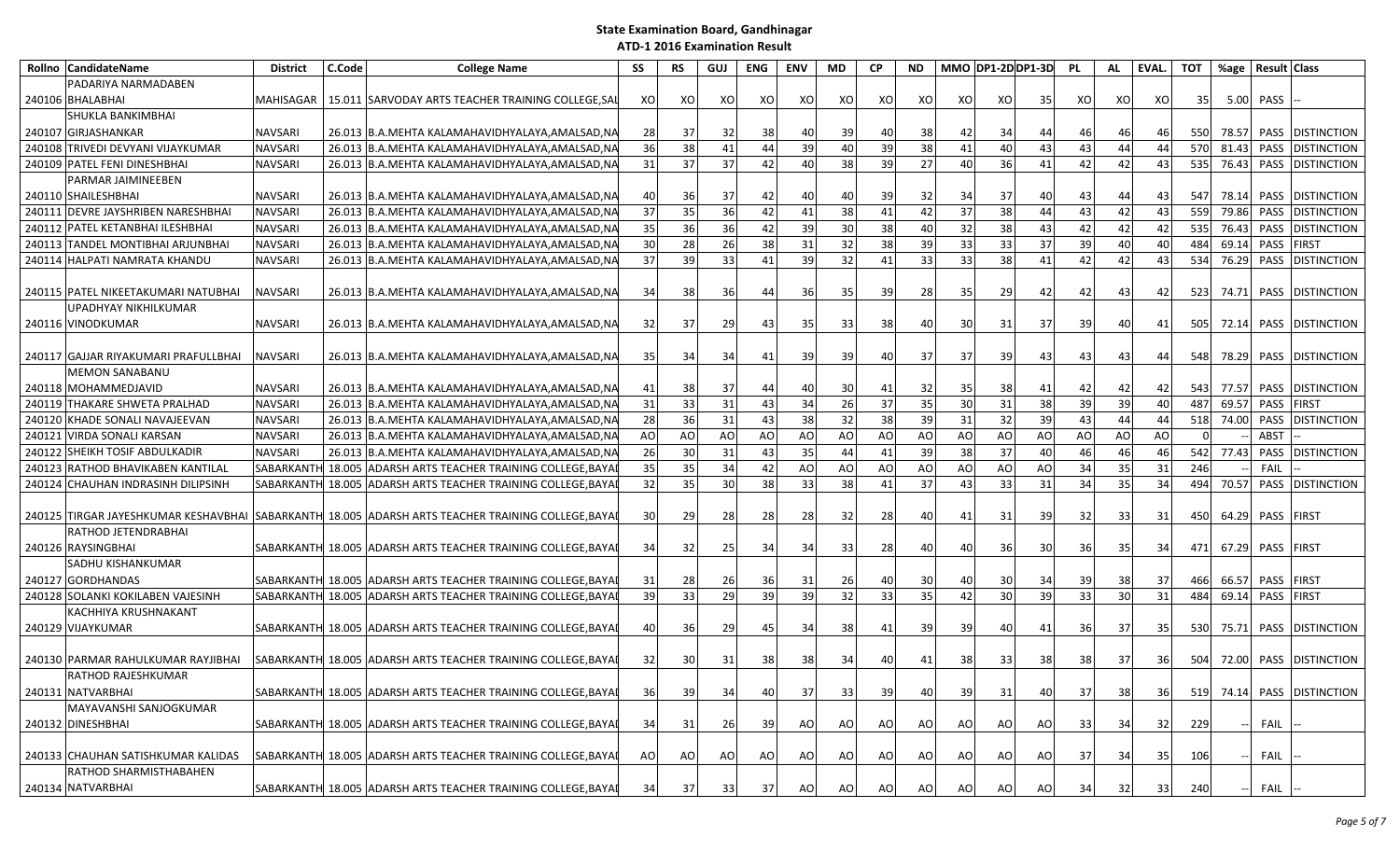| Rollno CandidateName                   | <b>District</b>   | C.Code | <b>College Name</b>                                                                                 | <b>SS</b> | <b>RS</b> | <b>GUJ</b> | ENG       | <b>ENV</b> | <b>MD</b> | <b>CP</b> | <b>ND</b>       |    | MMO DP1-2DDP1-3D |                 | <b>PL</b> | <b>AL</b> | EVAL. | <b>TOT</b> | %age  | <b>Result Class</b> |                        |
|----------------------------------------|-------------------|--------|-----------------------------------------------------------------------------------------------------|-----------|-----------|------------|-----------|------------|-----------|-----------|-----------------|----|------------------|-----------------|-----------|-----------|-------|------------|-------|---------------------|------------------------|
| 240135 CHAMAR USHABAHEN KALIDAS        | SABARKANTH        |        | 18.005 ADARSH ARTS TEACHER TRAINING COLLEGE, BAYA                                                   | AO        | AO        | AO         | AO        | AO         | AO        | AO        | AO              | AO | AO               | AO              | 32        | 32        | 30    | 94         |       | <b>FAIL</b>         |                        |
| 240136 PUROHIT VIHAR NARENDRAKUMAR     |                   |        | SABARKANTH 18.005 ADARSH ARTS TEACHER TRAINING COLLEGE, BAYA                                        | 37        | 32        | 32         | 41        | 39         | 37        | 34        | 41              | 42 | 38               | -38             | 35        | 36        | 34    | 516        | 73.71 |                     | PASS DISTINCTION       |
|                                        |                   |        |                                                                                                     |           |           |            |           |            |           |           |                 |    |                  |                 |           |           |       |            |       |                     |                        |
|                                        |                   |        | 240137 PARMAR MUKESHKUMAR KALUSINH SABARKANTH 18.005 ADARSH ARTS TEACHER TRAINING COLLEGE, BAYAI    | 36        | 26        | 27         | 32        | 32         | 30        | 39        | 26              | 39 | 37               | 43              | XO        | XO        | XO    | 367        | 52.43 | PASS                |                        |
| 240138 ASODA AJAYKUMAR GIRISHBHAI      | SABARKANTH        |        | 18.006 SHAKTI KRUPA ARTS TEACHER TRAINING COLLEGE                                                   | 42        | 29        | 30         | 33        | 38         | 35        | 37        | 39              | 37 | 33               | 37              | 41        | 42        | 41    | 514        | 73.43 |                     | PASS DISTINCTION       |
| 240139 KATARA ANILBHAI KHATUBHAI       |                   |        | SABARKANTH 18.006 SHAKTI KRUPA ARTS TEACHER TRAINING COLLEGE                                        | 38        | 34        | 32         | 38        | 37         | 34        | 31        | 40              | 36 | 31               | 35              | 40        | 42        | 41    | 509        | 72.71 |                     | PASS DISTINCTION       |
| 240140 PARSODIYA ANKIT DAHYALAL        | SABARKANTH        |        | 18.006 SHAKTI KRUPA ARTS TEACHER TRAINING COLLEGE                                                   | AO        | AO        | AO         | <b>AO</b> | AO         | AO        | AO        | AO              | AO | AO               | AO              | $41\,$    | 40        | 40    | 121        |       | FAIL                |                        |
| 240141 PARMAR ANKITKUMAR VINUBHAI      |                   |        | SABARKANTH 18.006 SHAKTI KRUPA ARTS TEACHER TRAINING COLLEGE                                        | 35        | 34        | 34         | 42        | 35         | 30        | 34        | 28              | 35 | 31               | 28              | 42        | 41        | 43    | 492        | 70.29 |                     | PASS DISTINCTION       |
| RATHOD BHAGYALAXMISONAL                |                   |        |                                                                                                     |           |           |            |           |            |           |           |                 |    |                  |                 |           |           |       |            |       |                     |                        |
| 240142 JETHABHAI                       |                   |        | SABARKANTH 18.006 SHAKTI KRUPA ARTS TEACHER TRAINING COLLEGE                                        | 43        | 41        | 40         | 40        | 42         | 31        | 34        | 30I             | 36 | 31               | 40              | 41        | 42        | 42    | 533        |       |                     | 76.14 PASS DISTINCTION |
| VANKAR DHAVALKUMAR                     |                   |        |                                                                                                     |           |           |            |           |            |           |           |                 |    |                  |                 |           |           |       |            |       |                     |                        |
| 240143 KARSANBHAI                      |                   |        | SABARKANTH 18.006 SHAKTI KRUPA ARTS TEACHER TRAINING COLLEGE                                        | 37        | 36        | 37         | 43        | 43         | 32        | 33        | 29 <sub>l</sub> | 36 | 29               | 29              | 42        | 41        | 42    | 509        | 72.71 |                     | PASS DISTINCTION       |
| 240144 RATHOD DIGVIJAY JETHABHAI       | <b>SABARKANTH</b> |        | 18.006 SHAKTI KRUPA ARTS TEACHER TRAINING COLLEGE                                                   | 37        | 38        | 37         | 37        | 39         | 30        | 38        | 31              | 40 | 28               | 34              | 41        | 42        | 41    | 513        | 73.29 |                     | PASS DISTINCTION       |
|                                        |                   |        |                                                                                                     |           |           |            |           |            |           |           |                 |    |                  |                 |           |           |       |            |       |                     |                        |
| 240145   MARVADI DILIPBHAI CHHAGANBHAI |                   |        | SABARKANTH 18.006 SHAKTI KRUPA ARTS TEACHER TRAINING COLLEGE                                        | 31        | 35        | 36         | 36        | 30         | 29        | 31        | 37              | 36 | 27               | 27              | 41        | 41        | 42    | 479        | 68.43 | PASS FIRST          |                        |
| 240146 PARMAR DIPIKABEN DHULABHAI      |                   |        | SABARKANTH 18.006 SHAKTI KRUPA ARTS TEACHER TRAINING COLLEGE                                        | 39        | 36        | 37         | 42        | 42         | 27        | 32        | 32              | 38 | 30               | 29              | 41        | 42        | 43    | 510        | 72.86 |                     | PASS DISTINCTION       |
|                                        |                   |        | 240147 PRAJAPATI DOLLYBEN SHAILESHBHAI SABARKANTH 18.006 SHAKTI KRUPA ARTS TEACHER TRAINING COLLEGE | 37        | 36        | 44         | 44        | 40         | 29        | 37        | 27              | 38 | 26               | 36              | 42        | 43        | 42    | 521        | 74.43 |                     | PASS DISTINCTION       |
| 240148 PARMAR HARSHIDABEN VINUBHAI     |                   |        | SABARKANTH 18.006 SHAKTI KRUPA ARTS TEACHER TRAINING COLLEGE                                        | 40        | 34        | 43         | 41        | 37         | 27        | 30        | <b>35</b>       | 37 | 30               | 29              | 42        | 42        | 41    | 508        | 72.57 |                     | PASS DISTINCTION       |
|                                        |                   |        |                                                                                                     |           |           |            |           |            |           |           |                 |    |                  |                 |           |           |       |            |       |                     |                        |
| 240149 PARMAR JINALBAHEN TAKHATSINH    |                   |        | SABARKANTH 18.006 SHAKTI KRUPA ARTS TEACHER TRAINING COLLEGE                                        | AO        | AO        | AO         | AO        | AO         | AO        | AO        | AO              | AO | AO               | AO              | 41        | 41        | 43    | 125        |       | FAIL                |                        |
|                                        |                   |        | 240150 BALEVA MANISHABEN RAMESHBHAI SABARKANTH 18.006 SHAKTI KRUPA ARTS TEACHER TRAINING COLLEGE    | 27        | 35        | 34         | 35        | 34         | 25        | 30        | <b>26</b>       | 37 | 30               | 44              | 40        | 41        | 42    | 480        |       | 68.57 PASS FIRST    |                        |
|                                        |                   |        |                                                                                                     |           |           |            |           |            |           |           |                 |    |                  |                 |           |           |       |            |       |                     |                        |
| 240151 PARMAR MITALBAHEN VINUBHAI      |                   |        | SABARKANTH 18.006 SHAKTI KRUPA ARTS TEACHER TRAINING COLLEGE                                        | 37        | 32        | 39         | 39        | 41         | 27        | 38        | 30 <sup>l</sup> | 38 | 28               | 33              | 41        | 42        | 42    | 507        | 72.43 |                     | PASS DISTINCTION       |
|                                        |                   |        |                                                                                                     |           |           |            |           |            |           |           |                 |    |                  |                 |           |           |       |            |       |                     |                        |
| 240152 PARMAR PAYALBEN PRAVINKUMAR     |                   |        | SABARKANTH 18.006 SHAKTI KRUPA ARTS TEACHER TRAINING COLLEGE                                        | 42        | 35        | 331        | 40        | 37         | 29        | 35        | 36              | 38 | 36               | 45              | 41        | 42        | 41    | 530        |       |                     | 75.71 PASS DISTINCTION |
| PARMAR PUNITABEN                       |                   |        |                                                                                                     |           |           |            |           |            |           |           |                 |    |                  |                 |           |           |       |            |       |                     |                        |
| 240153 PRAVINKUMAR                     |                   |        | SABARKANTH 18.006 SHAKTI KRUPA ARTS TEACHER TRAINING COLLEGE                                        | 26        | 36        | 35         | 41        | 38         | 34        | 38        | 38 <sup>l</sup> | 41 | 28               | 37              | 42        | 41        | 41    | 516        |       |                     | 73.71 PASS DISTINCTION |
| <b>BALEVA RAHULKUMAR</b>               |                   |        |                                                                                                     |           |           |            |           |            |           |           |                 |    |                  |                 |           |           |       |            |       |                     |                        |
| 240154 RAMESHBHAI                      |                   |        | SABARKANTH 18.006 SHAKTI KRUPA ARTS TEACHER TRAINING COLLEGE                                        | -34       | 26        | 28         | 34        | 27         | 27        | 30        | <b>29</b>       | 34 | 31               | -31             | 40        | 42        | 41    | 454        |       | 64.86 PASS FIRST    |                        |
| 240155 JADHAV SAGAR GULAB              |                   |        | SABARKANTH 18.006 SHAKTI KRUPA ARTS TEACHER TRAINING COLLEGE                                        | 29        | 29        | 27         | 38        | 28         | 38        | 33        | 40              | 44 | 29               | 30 <sup>°</sup> | 42        | 41        | 42    | 490        | 70.00 |                     | PASS DISTINCTION       |
| PARMAR SANJAYKUMAR                     |                   |        |                                                                                                     |           |           |            |           |            |           |           |                 |    |                  |                 |           |           |       |            |       |                     |                        |
| 240156 RAMANBHAI                       |                   |        | SABARKANTH 18.006 SHAKTI KRUPA ARTS TEACHER TRAINING COLLEGE                                        | AO        | AO        | AO         | AO        | AO         | AO        | AO        | AO              | AO | AO               | AO              | 40        | 41        | 42    | 123        |       | FAIL                |                        |
| PARMAR SATYAMBHAI                      |                   |        |                                                                                                     |           |           |            |           |            |           |           |                 |    |                  |                 |           |           |       |            |       |                     |                        |
| 240157 DASHRATHBHAI                    |                   |        | SABARKANTH 18.006 SHAKTI KRUPA ARTS TEACHER TRAINING COLLEGE                                        | 30 I      | 32        | <b>28</b>  | 35        | 36         | 26        | 32        | 27 <sub>l</sub> | 35 | 25               | -29             | 41        | 42        | 41    | 459        |       | 65.57 PASS FIRST    |                        |
| 240158 PARMAR SEFALEEBEN RAMESHBHAI    |                   |        | SABARKANTH 18.006 SHAKTI KRUPA ARTS TEACHER TRAINING COLLEGE                                        | 35        | 36        | 32         | 38        | 41         | 26        | 38        | <b>26</b>       | 40 | 28               | 32              | 40        | 43        | 42    | 497        | 71.00 |                     | PASS DISTINCTION       |
| 240159 BARIA SEJALBEN JAYANTIBHAI      | SABARKANTH        |        | 18.006 SHAKTI KRUPA ARTS TEACHER TRAINING COLLEGE                                                   | 35        | 28        | 33         | 32        | 29         | 25        | 33        | 32              | 37 | 26               | 35              | 41        | 42        | 42    | 470        | 67.14 | PASS FIRST          |                        |
|                                        |                   |        |                                                                                                     |           |           |            |           |            |           |           |                 |    |                  |                 |           |           |       |            |       |                     |                        |
| 240160 PARMAR SUJATABEN RAMANBHAI      |                   |        | SABARKANTH 18.006 SHAKTI KRUPA ARTS TEACHER TRAINING COLLEGE                                        | 41        | 35        | 39         | 42        | 42         | 34        | 34        | 35 <sup>1</sup> | 41 | 26               | 42              | 42        | 41        | 43    | 537        |       |                     | 76.71 PASS DISTINCTION |